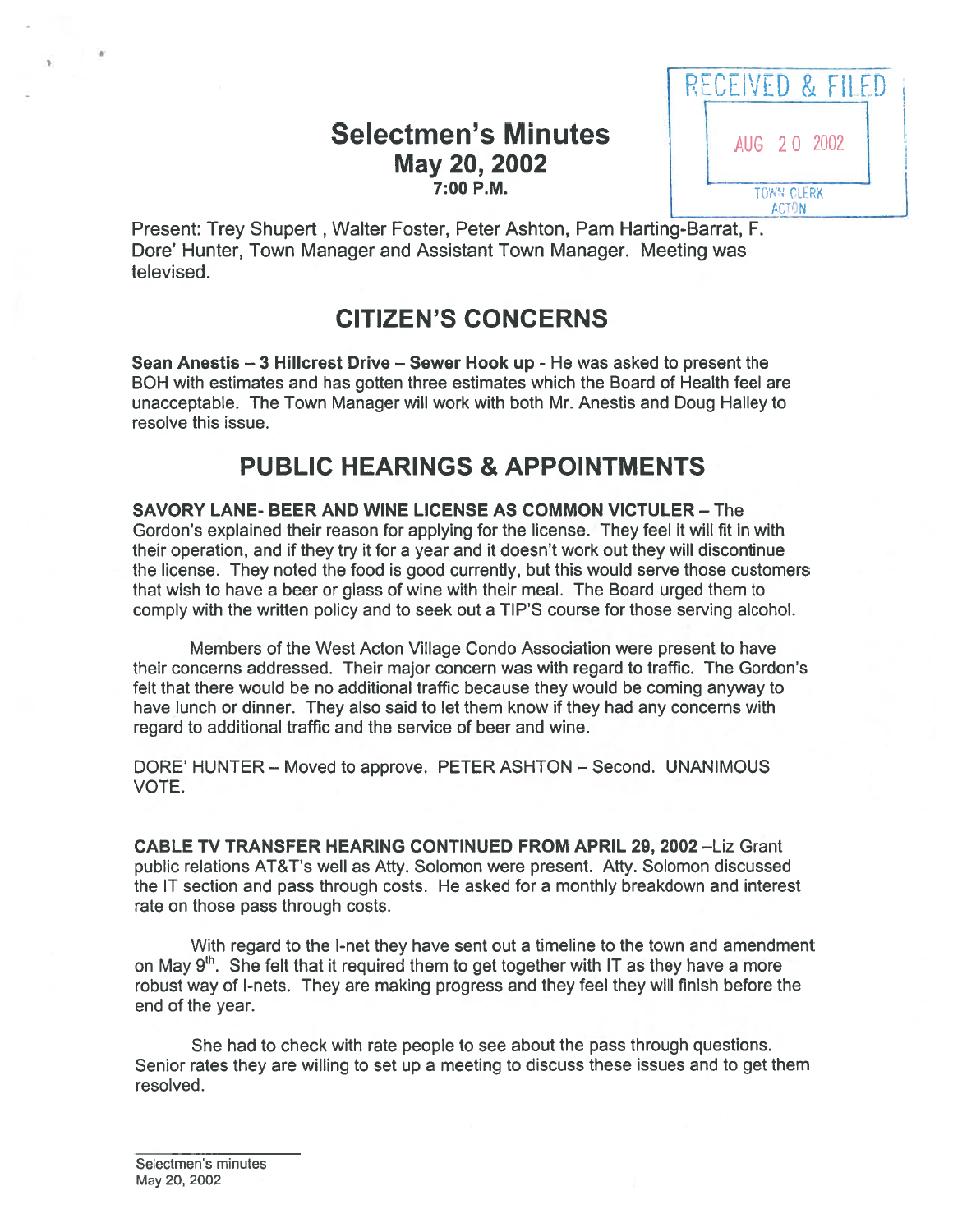Trey spoke about the compliance issues and wanted to know where we were on several issues.

Pam was concerned about the trickle down effect and was concerned that nothing will change. Folks in this community are displeased with service. She wanted to know what they would do to correct these issues.

Walter asked about their over-extension of commitments. He noted that we need to look at performance and what the new entity will do. He wanted to know more about these issues.

Dore' wanted to make several points. He feels that the customers are not being well served and <sup>a</sup> lot of people wanted high speed internet and now the <sup>p</sup>hone company is supplying it currently. He noted that Ms. Graham is representing AT&T

Peter was troubled about the fact that we have no answers to the questions at the last meeting. He said that we feel the pas<sup>t</sup> performance can be presented at <sup>a</sup> transfer hearing. He asked about the access coordinator— and under 6.4 the \$100,000 had these been purchased. He also raised the issue of community programming and school committee taping started late. He needs better answers before he could vote to approve this transfer. He needs to have the senior Rate resolved as well as increase in the basic cable.

John Covert received <sup>a</sup> complaint about <sup>a</sup> BOS meeting that had not been played and had hoped she would have attended. He feels we need to have <sup>a</sup> Performance hearing. Manager was asked to notify and have <sup>a</sup> meeting prior to the performance hearing.

John Prendiville noted we have the studio time and no one uses it while they constantly advertise. He also feels they need to have <sup>a</sup> fall back <sup>p</sup>lan for when they have <sup>a</sup> problem. He also spoke about the microphones and the need to speak into them in order to provide good audio at these meetings.

WALTER FOSTER - Moved to continue the meeting until June 3 at 7:45 PAM HARTING-BARRAT - UNANIMOUS VOTE.

Attorney Solomon asked that the Board vote to reauthorize the subpoena for David Green although he did not feel it necessary - DORE' HUNTER - Moved to approve the subpoena as submitted. PAM HARTING-BARRAT — UNANIMOUS VOTE

LEAGUE OF WOMEN VOTERS — DISCUSSION OF THE ACTON TOWN MEETING INTEREST SURVEY — Ann Chang and Laurie Kazenski — They spoke about the survey distributed at Town Meeting. They reported on several points such as the use of Technical aids. People can't see them and to provide <sup>a</sup> list of visual aid guidelines. Cable TV and cell phones ringing. People want shorter presentations. They feel we should urge this. Pam asked about Email survey to <sup>a</sup> cross section of attendees and those that don't have Email available to them.

MAKAHA RESTAURANT — The 30-day Vs 90 days issue was discussed and the Board wants to resolve that we expected <sup>a</sup> three-month trial. Peter wanted the 90-day trial to continue and to visit it again in July. This is the Boards understanding and it is <sup>a</sup> three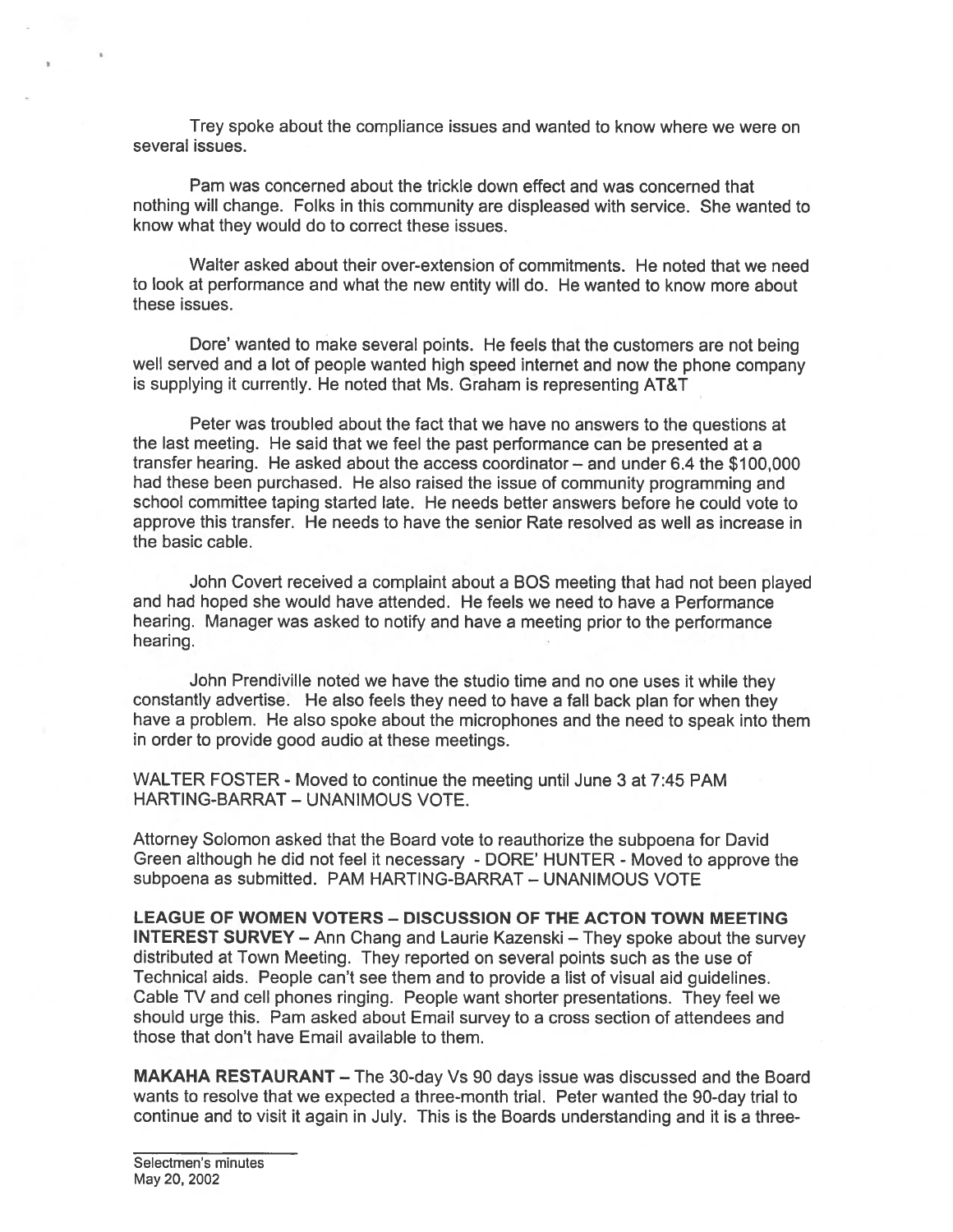month review. DORE' HUNTER - Move to affirm the Board's understanding that the trial period is <sup>3</sup> months and that only <sup>a</sup> US Passport or License be accepted as acceptable forms of identification. Schedule for July 15th

#### SELECTMEN'S BUSINESS

BOARD LIASION AND GOALS AND OBJECTIVES -The Board discussed the current items as well as new goals. Peter thought we need to pu<sup>t</sup> effort on Labor Negotiations as well as several other suggested goals for the upcoming year.

TOWNE SCHOOL REUSE COMMITTEE — Peter reported on the status of this issue. They need to do more work before they draft the REP. They have been trying to determine the boundary lines. The schools have offered OMR for identifying parking areas. He feels we will be able to <sup>g</sup>ive more land back than originally thought.

ACTON LIONS CLUB FAIR REQUEST — Cancelled, staff will talk with Lions to ge<sup>t</sup> this going for next year.

WOMAN'S CLUB CONCERT ON THE COMMON — Discussion of moving to Meeting House Hill with parking hopefully at the church.

PUBLIC SAFETY BUILDING - Dore' updated the Board on the progress and they now need to look at implementation. Tuesday, October <sup>15</sup> for the Special town meeting. Put on State ballot for Nov 5<sup>th</sup> State election and Override on Nov 5. The Board will vote the dates at the July meeting.

ALG - Trey discussed last week's meeting. He suggested <sup>a</sup> sub-group formation and that the Sub-group who made financial model that they come prepare<sup>d</sup> to talk about the plan.

#### SEWER COMMISSIONERS REPORT

<sup>258</sup> PARKER STREET — Walter questioned the process and asked about betterments. DORE' HUNTER- Moved approve tie in with the Middle Fort Pond Brook District. PETER ASHTON — Second. UNANIMOUS VOTE

SETTING MAY'S O&M SEWER RATE- John Murray said that we need to set the rate at 2.8 cents/gallon for May. We needed to use more of the <sup>g</sup>ift money to defray residential user costs. PETER ASHTON - Moved to set rate at 2.8 cent per gallon and to use gift money to reduce residential rate to 1 cent. PAM HARTING-BARRAT - Second. UNANIMOUS VOTE.

#### OTHER BUSINESS

MEMORIAL DAY OBSERVANCE — All but Dore' will attend.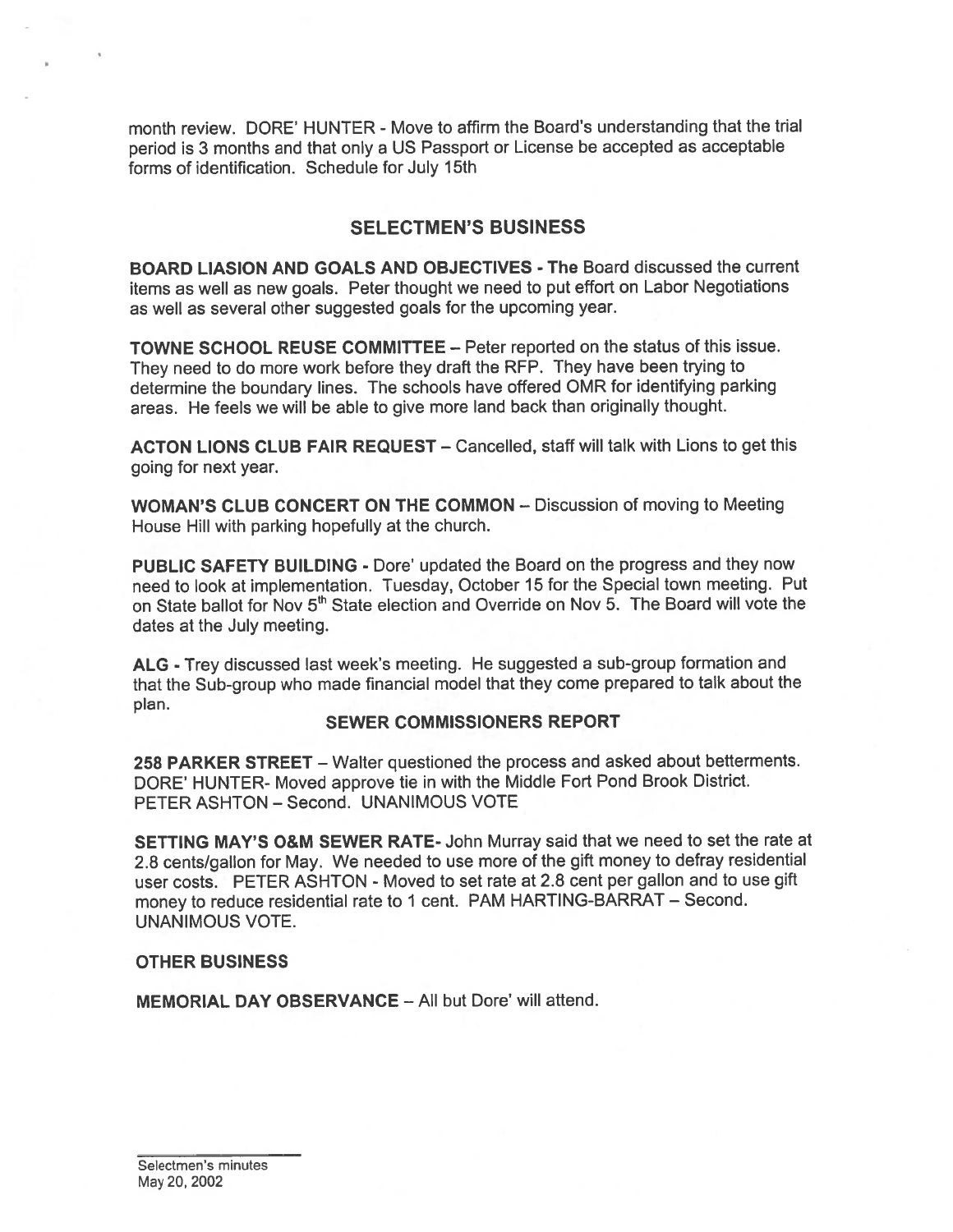## CONSENT AGENDA

DORE' HUNTER — Moved to approve. PAMELA HARTING-BARRAT — Second. UNANIMOUS VOTE.

## TOWN MANAGER'S REPORT

State Election — Regarding CPA and does committee want to work on summary for the ballot. Walter will review and consult with our counsel.

## EXECUTIVE SESSION

PAM HARTING-BARRAT — Moved to go into Executive Session to discuss Labor Negotiations -PETER ASHTON - SECOND. The Board will only return to open session **CONSEM<br>
CONSENT AGEND**<br>
DORE' HUNTER – Moved to approve. PAMELA<br>
UNANIMOUS VOTE.<br> **TOWN MANAGER**<br>
State Election – Regarding CPA and does comm<br>
ballot. Walter will review and consult with our count<br> **EXECUTIVE S**<br>
PAM HAR

Recording Clerk

Klaiting-Sandd

**Date** 

Selectmen's minutes May 20, 2002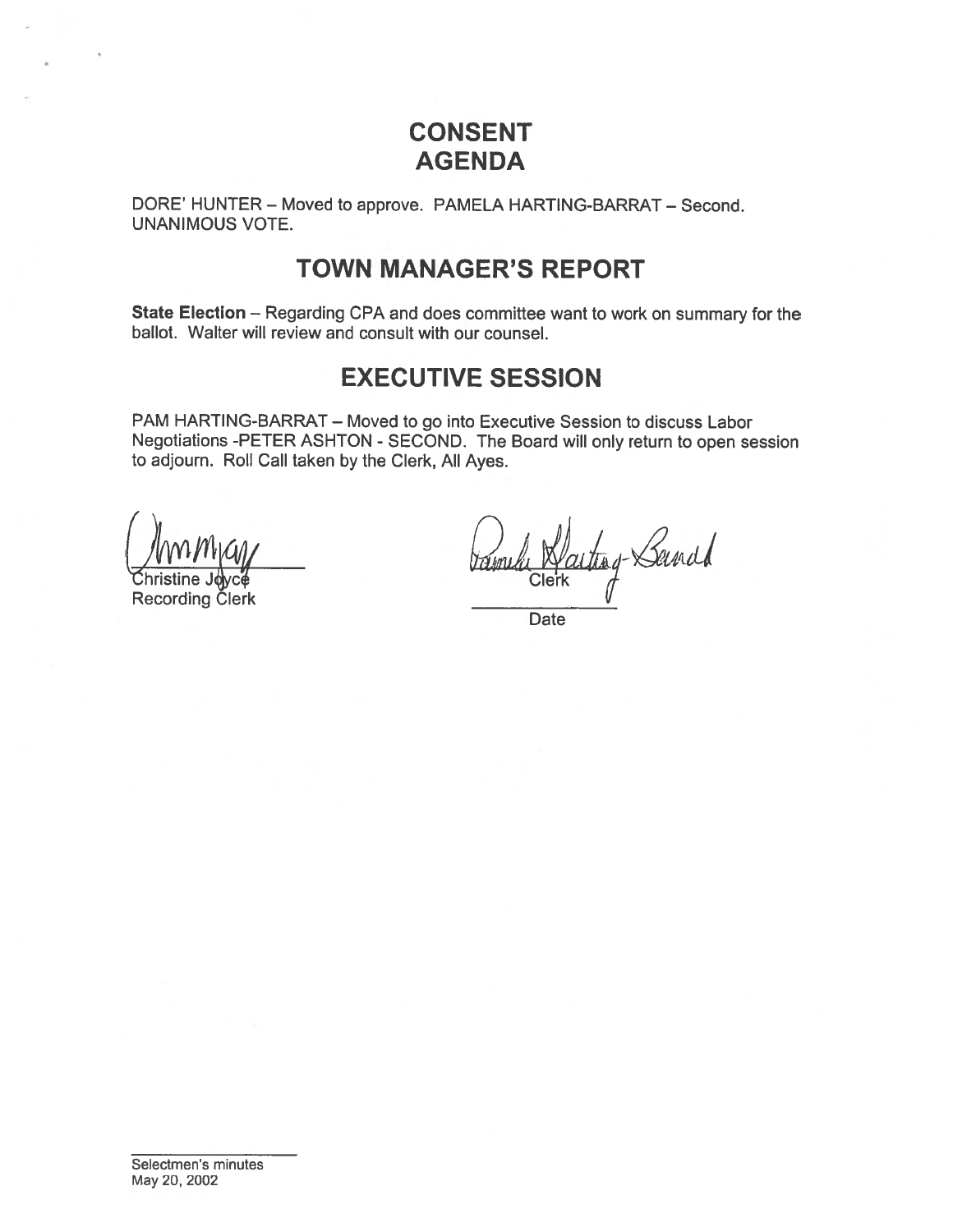May 18, 2002

TO: The Board of Selectmen & The Sewer Commissioners

FROM: Trey Shupert, Chairman

 $_{\rm c}$   $^{-1}$ 

SUBJECT: Selectmen and Sewer Commissioner's Report

## MAY 20, 2002 PLEASE NOTE THAT THE MEETING BEGINS AT 7:00 P.M.

## I. CITIZEN'S CONCERNS

### II. PUBLIC HEARINGS & APPOINTMENTS

- 1. 7:10 SAVORY LANE -BEER AND WINE LICENSE AS COMMON VICTULLER 251 ARLINGTON STREET - Enclosed please find an application and staff comment for Board consideration.
- 2. 7:15 CABLE TELEVISION TRANSFER HEARING CONTINUED FROM APRIL 29, 2002.

3. 7:45 League of Women Voters — Discussion of The Acton Town Meeting Interest Survey — Members of the League will be in to discuss survey results.

4. 8:00 Makaha Restaurant - Enclosed please find correspondence regarding settlement of the disciplinary hearing.

### III. SELECTMEN'S BUSINESS

5. Board of Selectmen Liaison Assignments and Selectmen's Goals and Objectives for 2002-2003 — Chairman Shupert will discuss these assignments with the Board of Selectmen

6. Towne School Reuse Committee - Selectman Ashton will provide <sup>a</sup> status repor<sup>t</sup> to the Board of Selectmen

7. Acton Lions Club Towne Fair — Enclosed please find <sup>a</sup> reques<sup>t</sup> from the Lions Club to hold their annual fair at the rear of the Conant School.

8. Women's Club Concert on the Common and Ice Cream Social — Enclosed please find <sup>a</sup> reques<sup>t</sup> from the Acton Women's Club to hold <sup>a</sup> concert on the Town Common followed by an Ice Cream Social at the Women's Club.

9. Public Safety Building - Chairman Shupert and Selectmen Hunter will provide a status repor<sup>t</sup> to the Board of Selectmen.

10. ALG — Chairman Shupert and Vice-Chairman Foster will provide <sup>a</sup> status repor<sup>t</sup> to the Board of Selectmen

### OTHER BUSINESS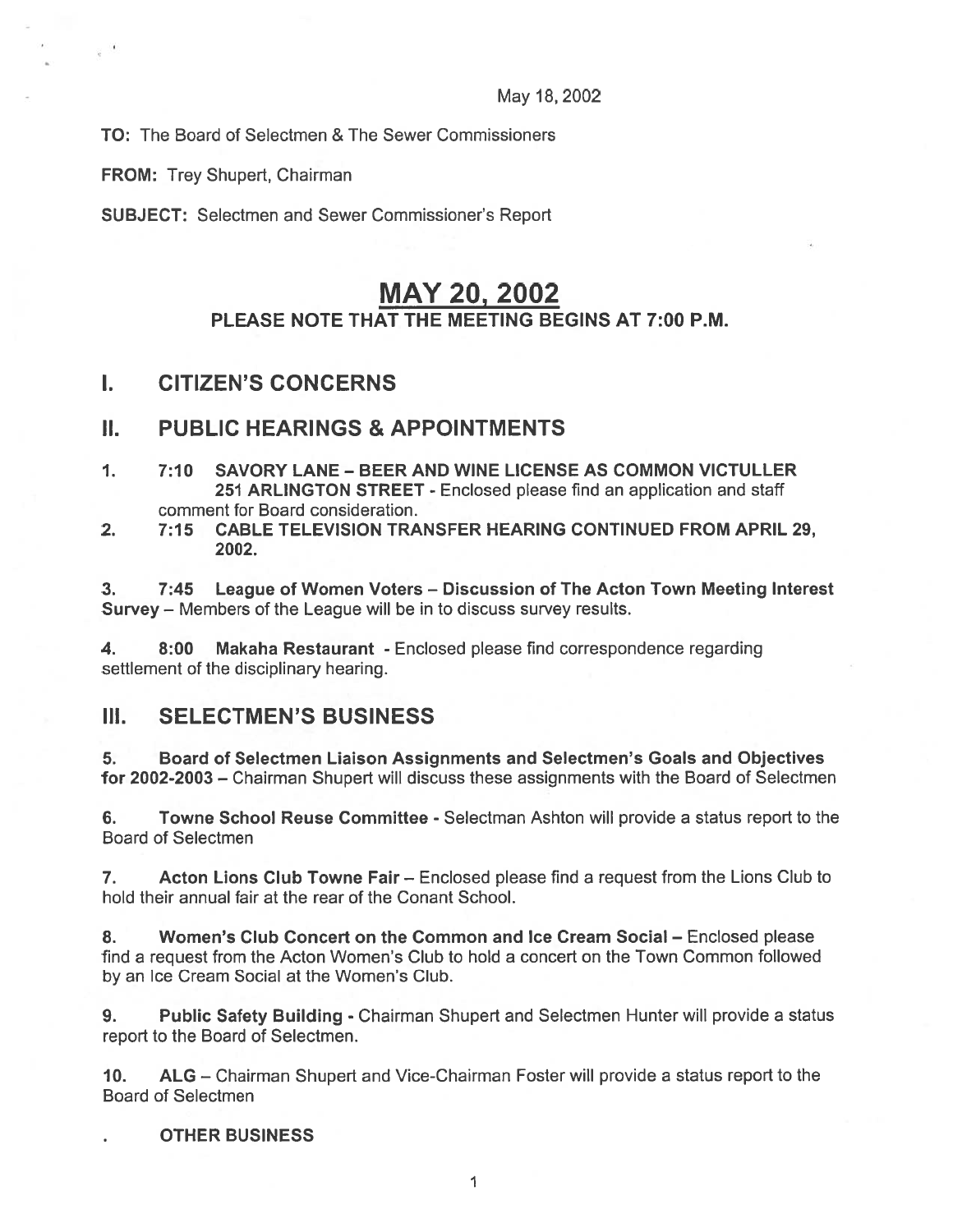### IV SEWER COMMISSIONER'S REPORT

11. 258 Parker Street – Enclosed please find a report from staff, which recommends that 258 Parker Street be added to the Middle Fort Pond Brook Sewer Area

12. Sewer O&M Rate for May 2002 — Enclosed please find <sup>a</sup> repor<sup>t</sup> from staff, which recommends an O&M rate for May 2002.

## V CONSENT AGENDA

 $\epsilon^{-1}$ 

13. Accept Two Gifts for Citizen's Library — Attached <sup>p</sup>lease find correspondence documenting the gifts to the Citizen's Library of West Acton

14. Grant the Acton Garden Club's Request for <sup>a</sup> Sandwich Board Sign on the Town Common from May 24 to June 4, 2002 — Attached please find correspondence from the Garden Club and staff comment.

15. Grant the Iron Work Farm's Request for <sup>a</sup> Landmark Sign for Jones Tavern — Attached please find correspondence from Iron Work Farm and staff comment.

## VI. TOWN MANAGER'S REPORT

16 Community Preservation Act - The Town Manager will review the timetable for submitting the necessary ballot question to the State and seek direction from the Board as to the text for the ballot question summary.

### VII EXECUTIVE SESSION

#### 17. There is <sup>a</sup> need for an Executive Session

#### ADDITIONAL INFORMATION

Enclosed <sup>p</sup>lease find additional correspondence that is strictly informational and requires no Board action.

#### FUTURE AGENDAS

To facilitate scheduling for interested parties, the following items are scheduled for discussion on future agendas. This IS NOT <sup>a</sup> complete Agenda.

June 3 — EDC Overview Meeting June 17 July 15 August 19 Sept. <sup>9</sup>

#### GOALS 2001-2002

- 1. Resolution of on-going Labor Negotiations (Peter/Trey)
- 2. Improve Communication with Town Boards (Peter)
- 3. Towne Building Reuse (Walter/Dore')
- 4. ALG process be used for purpose of Budget Planning for FY '02 (Peter/Trey)